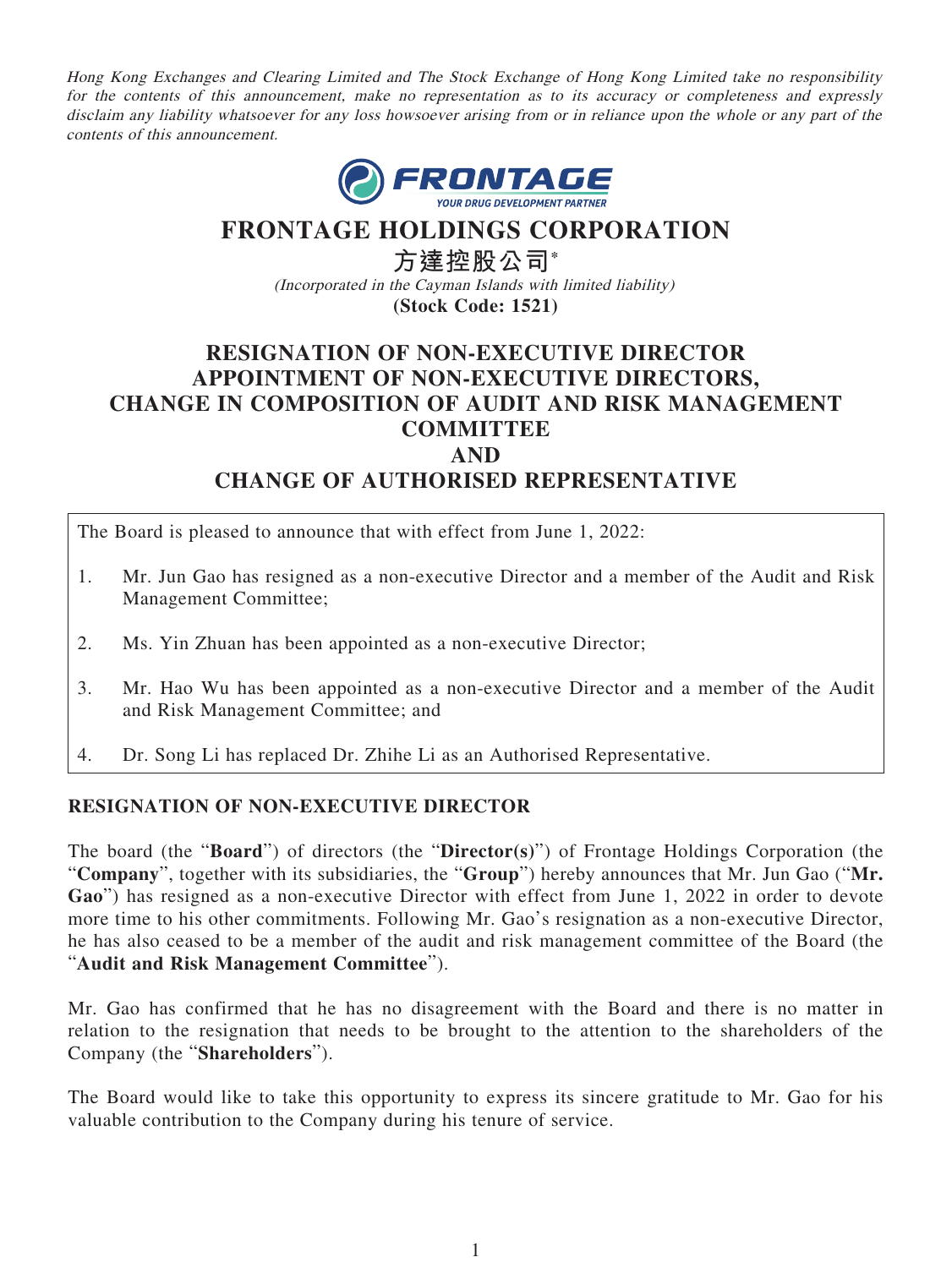#### **APPOINTMENT OF NON-EXECUTIVE DIRECTORS**

The Board is pleased to announce that Ms. Yin Zhuan ("**Ms. Yin**") and Mr. Hao Wu ("**Mr. Wu**") have been appointed as non-executive Directors with effect from June 1, 2022. Mr. Wu has also been appointed as a member of the Audit and Risk Committee with effect from June 1, 2022.

The biographical details of Ms. Yin and Mr. Wu are set out below:

Ms. Yin, aged 56, is currently, and has been since April 2020 and September 2010, an executive director and deputy general manager, respectively, of Hangzhou Tigermed Consulting Co., Ltd. ("**Hangzhou Tigermed**", a company listed on the Hong Kong Stock Exchange with stock code 3347 and the Shenzhen Stock Exchange with stock code 300347), a controlling shareholder of the Company. Ms. Yin is primarily responsible for overseeing the data management and statistical analysis businesses of Hangzhou Tigermed. Ms. Yin has 29 years of experience in the field of biostatistics and has extensive management experience. She also has considerable experience regarding the review of new drugs, particularly cancer-related drugs. Prior to joining Hangzhou Tigermed, Ms. Yin served at AstraZeneca LP as a biostatistician, senior biostatistician and associate director of biostatistician from 1995 to 2003. Ms. Yin founded and served as the chairman or executive director of MacroStat from October 2005 to November 2009. Ms. Yin received her bachelor's degree in law from Fudan University (復旦大學) in July 1988 and obtained her master's degree of science from the University of Massachusetts in September 1993.

Mr. Wu (吳灝), aged 54, is currently, and has been since January 2020, an executive director and the co-president of Hangzhou Tigermed. Mr. Wu has over 17 years of experience in the pharmaceutical industry and has extensive marketing and managerial experience. Prior to joining Hangzhou Tigermed in January 2020, Mr. Wu served successively as sales manager and a product/ project manager of Schering Plough Pharmaceutical Co., Ltd.\* (先靈葆雅製藥有限公司) from August 1994 to October 1999, product manager of Shanghai Roche Pharmaceutical Co., Ltd.\* (上 海羅氏製藥有限公司) from October 1999 to December 2002, marketing director of Eisai China Inc.\* (衛材(中國)製藥有限公司) from January 2003 to July 2007, director of marketing and business development department of SciClone International Pharmaceutical Co., Ltd.\* (賽生國際 製藥有限公司) from August 2007 to January 2009 and the general manager of Meixin Insurance Broker (Shanghai) Co., Ltd. (美信保險經紀(上海)有限公司) from March 2010 to January 2020. Mr. Wu obtained his bachelor's degree in clinical medicine from Shanghai Jiao Tong University School of Medicine (formerly known as Shanghai Second Medical University) in 1992 and an EMBA degree from China Europe International Business School in 2009.

Each of Ms. Yin and Mr. Wu has entered into a letter of appointment with the Company for an initial term of three years commencing from June 1, 2022, which can be terminated by either party giving to the other not less than three months' prior notice in writing. Ms. Yin and Mr. Wu will hold office until the next annual general meeting of the Company at which they will be eligible for the re-election. Thereafter, Ms. Yin and Mr. Wu will be subject to retirement by rotation and re-election at least once every three years at the annual general meeting of the Company in accordance with the articles of association of the Company. Pursuant to the letter of appointment, each of Ms. Yin and Mr. Wu is entitled to an annual director's fee of RMB100,000, which is determined by the Board based on the recommendation of the remuneration committee of the Board with reference to the Company's performance, his/her duties and responsibilities with the Company and prevailing market conditions.